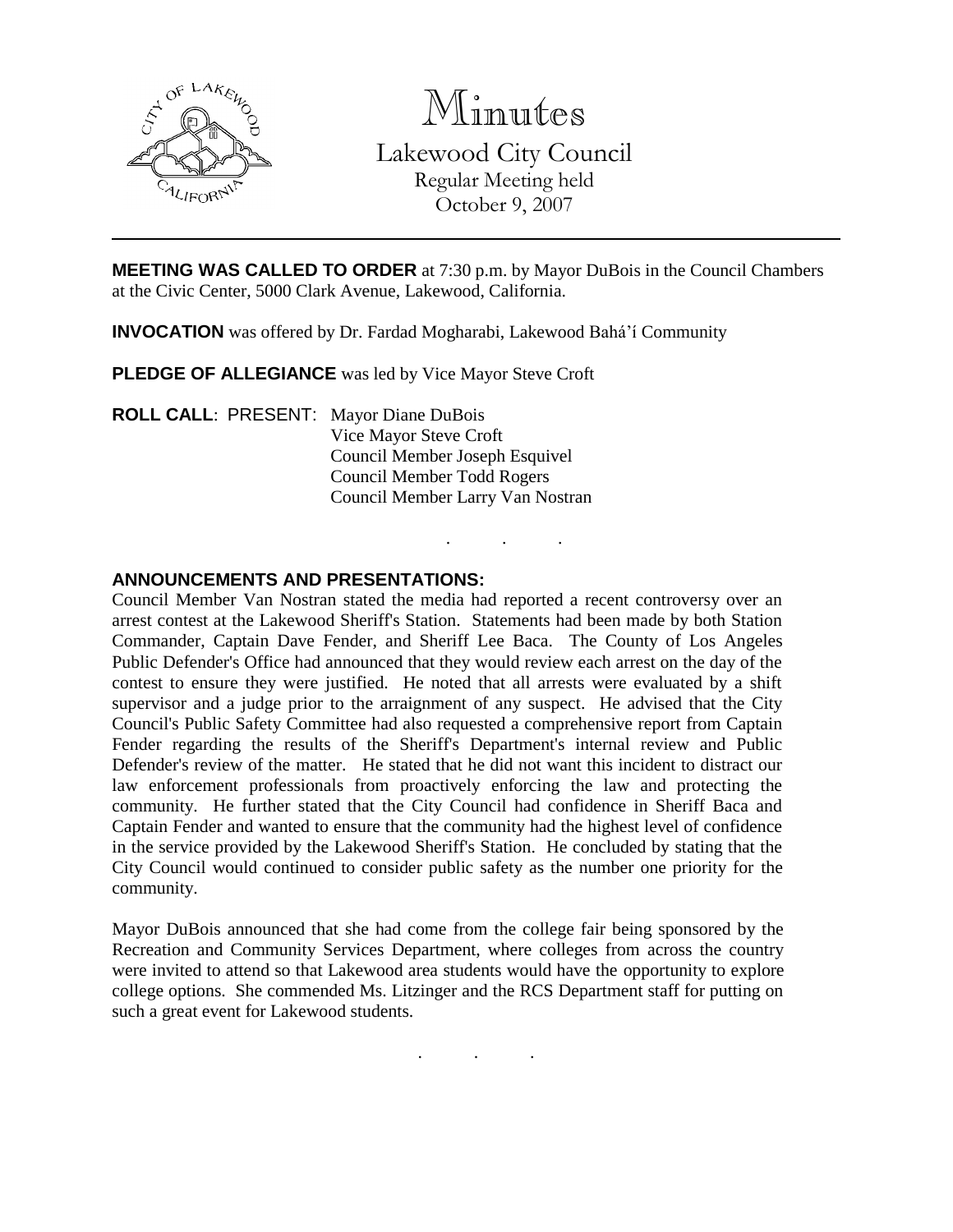# **ROUTINE ITEMS:**

COUNCIL MEMBER ESQUIVEL MOVED AND VICE MAYOR CROFT SECONDED TO APPROVE ROUTINE ITEMS 1 THROUGH 11.

- RI-1 Approval of Minutes of the Meeting held September 25, 2007
- RI-2 Approval of Personnel Transactions
- RI-3 Approval of Registers of Demands
- RI-4 Approval of Meeting Reports and Authorizations Pursuant to AB1234

RESOLUTION NO. 2007-56; A RESOLUTION OF THE CITY COUNCIL OF THE CITY OF LAKEWOOD ESTABLISHING BAIL AMOUNTS FOR VIOLATIONS OF THE LAKEWOOD MUNICIPAL CODE AND CALIFORNIA VEHICLE CODE

RESOLUTION NO. 2007-57; RESOLUTION OF THE CITY OF LAKEWOOD APPROVING THE APPLICATION FOR GRANTS FUNDS FOR THE CALIFORNIA RIVER PARKWAYS GRANT PROGRAM UNDER THE WATER SECURITY, CLEAN DRINKING WATER, COASTAL AND BEACH PROTECTION ACT OF 2002 (Proposition 50)

RI-7 Approval of Lease of Water Rights from City of Norwalk

RESOLUTION NO. 2007-58; A RESOLUTION OF THE CITY COUNCIL OF THE CITY OF LAKEWOOD REAFFIRMING THE STANDING COMMITTEES PREVIOUSLY ESTABLISHED BY THE CITY COUNCIL AND CREATING RULES THEREFOR

Acceptance of Notice of Completion for Public Works Project No. 05-10B, Weingart Senior Center HVAC Improvements, Process Cooling & Heating

Acceptance of Notice of Completion for Public Works Project No. 06-12, Palms Park Community Center Roof Replacement, Commercial Roofing Systems, Inc.

Approval of Contract with GRC Associates for Preparation of Housing Element of the General Plan

UPON ROLL CALL VOTE, THE MOTION WAS APPROVED:

AYES: COUNCIL MEMBERS: Van Nostran, Esquivel, Croft, Rogers and DuBois NAYS: COUNCIL MEMBERS: None

. . .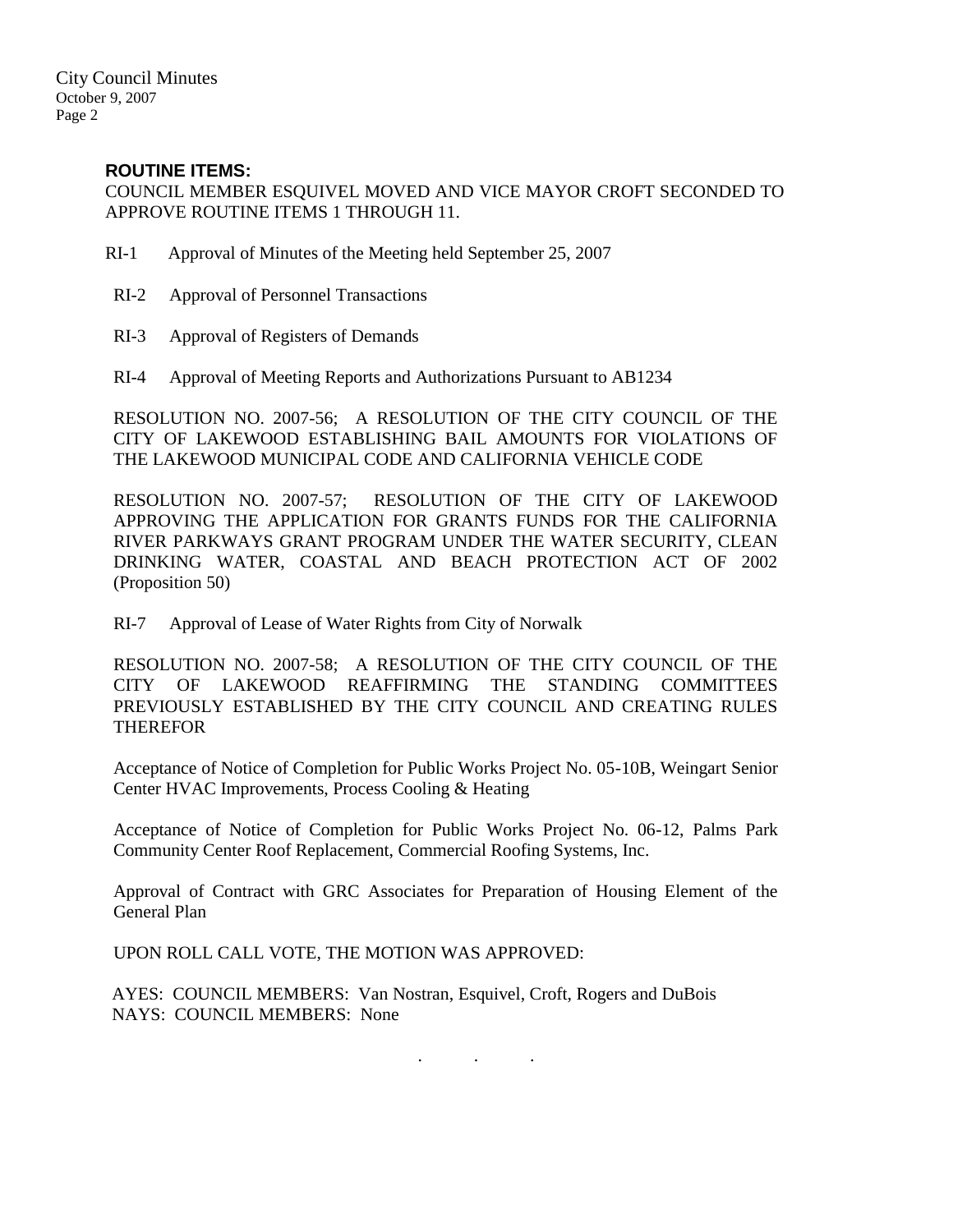City Council Minutes October 9, 2007 Page 3

## **3.1 • SEWER SYSTEM MANAGEMENT PLAN DEVELOPMENT SCHEDULE**

Senior Management Analyst Konya Vivanti displayed slides and made a brief presentation to the City Council regarding the proposed Sewer System Management Plan Development Schedule. She advised that regulations had been adopted by the State Water Resources Control Board which would require the City to implement a monitoring and report program for Waste Discharge Requirements. She reviewed the tasks included within the schedule, noting that they were based on population, and also noted the close collaboration with the County of Los Angeles Sewer Maintenance Division and Sanitation Districts that would be necessary to complete the scheduled tasks. It was the recommendation of staff that the City Council approve the implementation schedule for the development of a Sewer System Management Plan.

Responding to a question from Vice Mayor Croft, Public Works Director Lisa Rapp stated that the time line was deliberately extended to allow sufficient time for all of the participating agencies to coordinate their efforts.

Council Member Esquivel inquired if there had been any serious overflow problems in Lakewood. Ms. Rapp stated that no major incidents had been experienced, only very minor issues.

VICE MAYOR CROFT MOVED AND COUNCIL MEMBER ROGERS SECONDED TO APPROVE THE IMPLEMENTATION SCHEDULE. UPON ROLL CALL VOTE, THE MOTION WAS APPROVED:

. . .

AYES: COUNCIL MEMBERS: Van Nostran, Esquivel, Croft, Rogers and DuBois NAYS: COUNCIL MEMBERS: None

## **3.2 • MASTER TREE LIST AND TREE PLANTING PLAN UPDATE**

The Director of Public Works displayed slides and made a brief presentation on an update to the Master Tree List and Tree Planting Plan. She reported that since the last revisions in 1990, the City's tree contractor, West Coast Arborists, had compiled a database containing a complete inventory and all tree data. She advised that there were four proposed changes in the tree species contained in the Master Tree List, replacing existing species with trees similar in appearance that would be less hardscape aggressive, more resistant to disease and insects, have less seed, fruit and root issues, and be more readily available commercially. It was the recommendation of staff that the City Council adopt the updated Master Tree List and Tree Planting Plan as presented.

Responding to a question from Council Member Esquivel, Ms. Rapp stated that the flowering Jacaranda trees were a good fit within City parkways and would remain part of the Master List. She also clarified that the reasons new trees were not planted immediately after a tree was removed included waiting for the soil to settle and extremes in weather. She noted that on occasion, replacement trees specified for a particular block could be temporarily unavailable and that it was more cost effective for staff to develop a planting list and contract to have a large number planting at one time than on an individual basis.